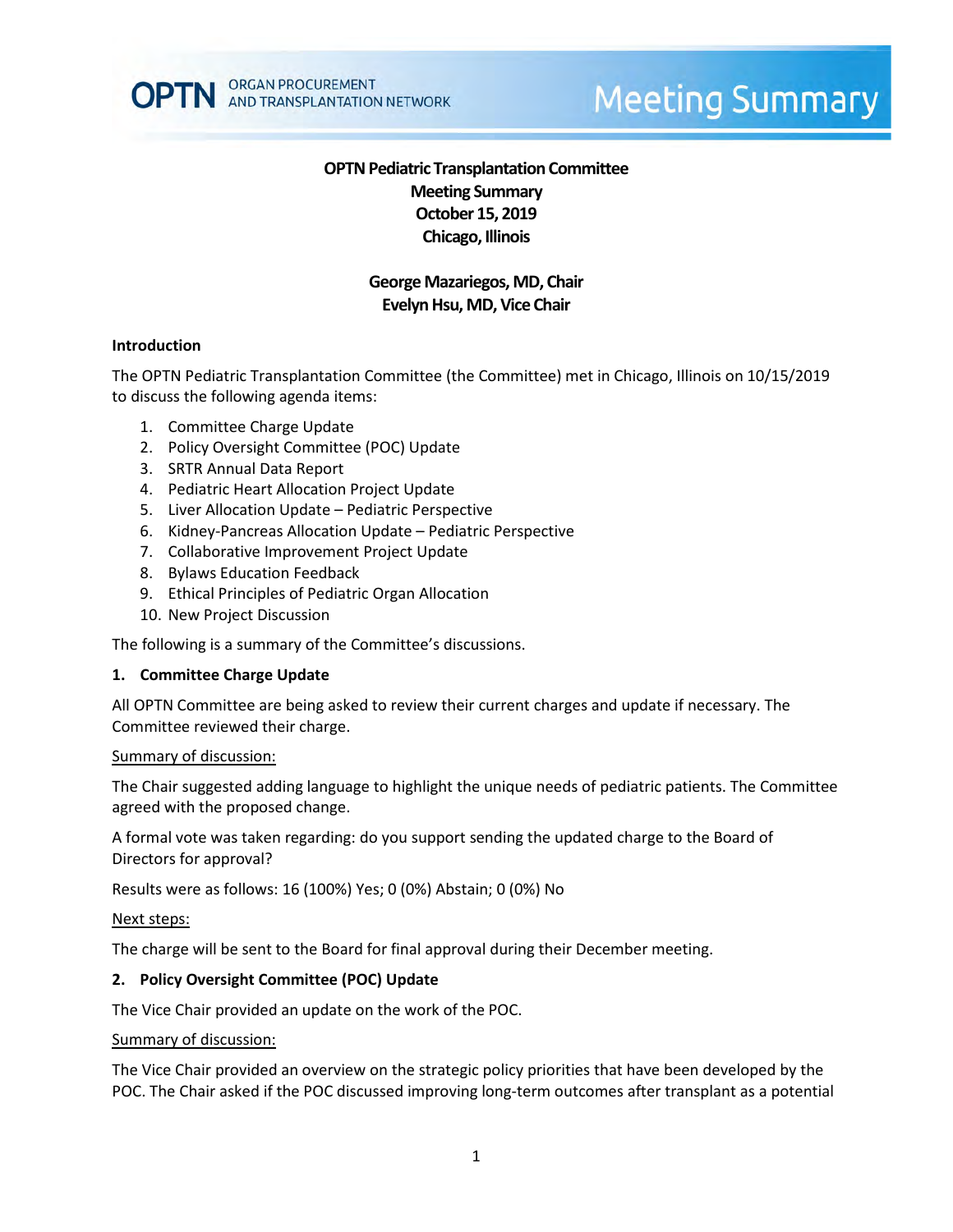theme. The Vice Chair stated that they primarily focused on themes related to access to transplant. UNOS staff outlined how the POC decided on the three final strategic priorities. A Committee member noted that Committees can still pursue projects that do not fit into one of the strategic policy priorities.

# Next steps:

The Committee will consider the strategic policy priorities when discussing new projects.

## **3. SRTR Annual Data Report**

The Committee requested to review pediatric outcomes metrics prior to new project discussion. The Scientific Registry of Transplant Recipients (SRTR) representative presented data on pediatric waitlist mortality from the SRTR Annual Data Report (ADR).

#### Summary of discussion:

The SRTR representative presented high-level data on pre-transplant mortality for pediatric candidates across organ types (kidney, liver, heart, intestine, and liver-intestine).

The Committee discussed the potential reasons for the improvement in pre-transplant mortality for pediatric heart candidates with idiopathic cardiomyopathy (CM). The Committee also discussed the impact of ventricular assist devices (VADs). The data presented did not include results of changes to heart allocation in 2018.

The Committee agreed that it would be beneficial to include data on pre-transplant mortality by diagnosis for organs other than heart. The Committee also suggested adding the counts of the patients included in the cohort for each figure in the ADR. The Committee suggested also including:

- Changes in waitlist status for heart candidates
- Referrals (or some form of access to transplant, especially by socioeconomic status)
- Pre-transplant mortality by race for all organs
- Re-transplants
- Degree of sensitization
- Multi-organ combinations
- Comparison to expected morality for the population

The Vice Chair suggested comparing the US outcomes data to the data in other countries. A Committee member commented that very young kidney candidates often must wait to be transplanted until they are grow to a sufficient size and this could be a factor in pre-transplant mortality for this cohort.

The Committee agreed to submit an abstract using the data to the American Transplant Congress (ATC).

A Committee member suggested more consistent review of pediatric programs when poor outcomes occur.

#### Next steps:

The SRTR representative and UNOS staff will coordinate synthesizing the additional requested data and the Committee will explore an abstract submission.

#### **4. Pediatric Heart Allocation Project Update**

The OPTN Thoracic Organ Transplantation Committee is sponsoring a project to create a national pediatric heart review board. Pediatric Committee members have participated in the work group with Thoracic Committee members. The project is slated to go out for public comment in spring 2020.

Summary of discussion: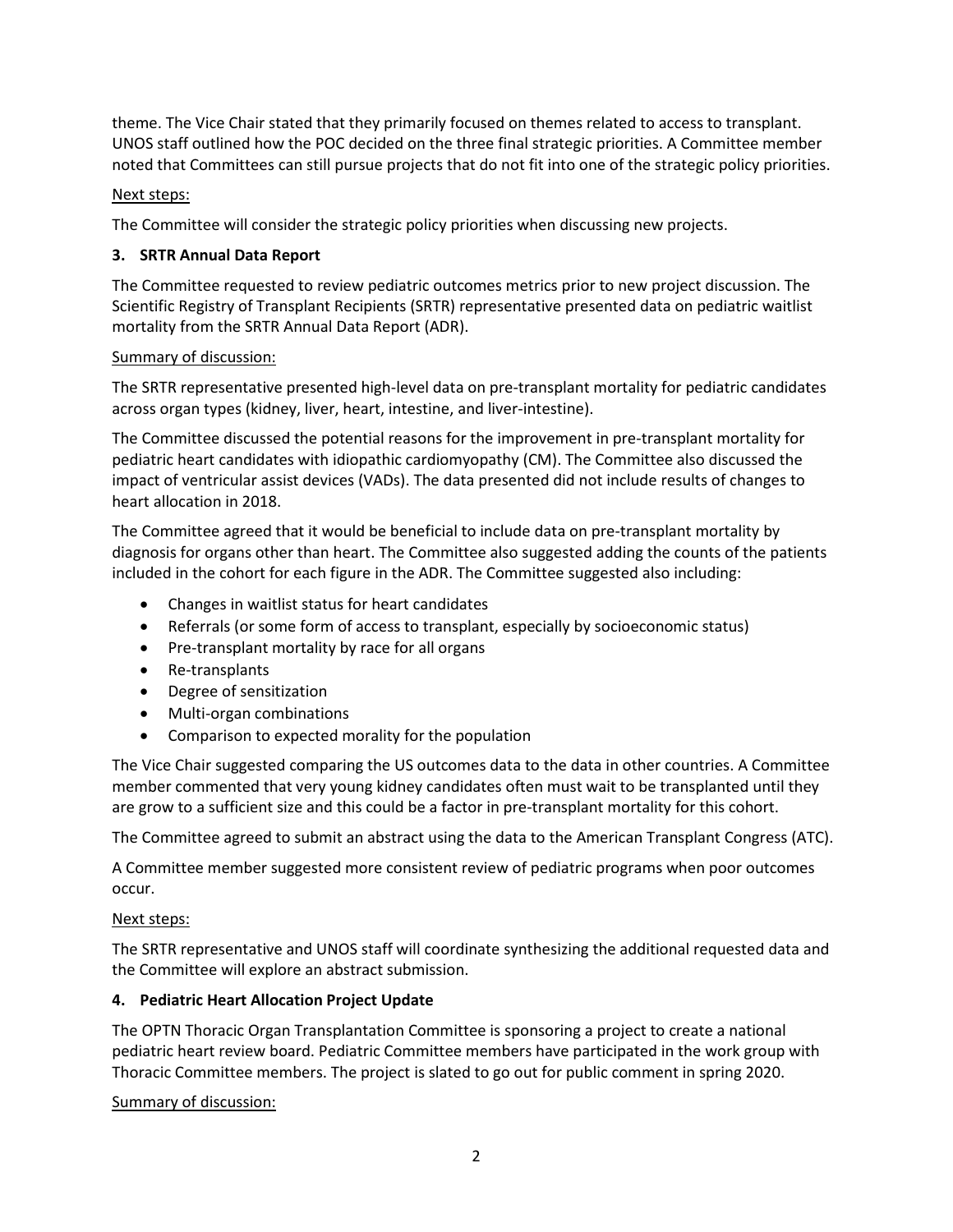The Pediatric Committee members who have participated in the work group gave an update on the work thus far. The two main goals of the project are to provide guidance for when exceptions are appropriate for cardiomyopathy patients and the formation of a pediatric national review board for status exceptions. A Committee member noted that after a recent policy change, which made the Status 1A requirements more stringent, the number of Status 1A exceptions has increased but waitlist mortality has not changed. Committee members agreed that there is a need for better guidance on when exceptions are appropriate for cardiomyopathy patients. A Committee member noted that many pediatric exception cases are reviewed by adult clinicians.

Committee members noted that adolescent heart candidates are being transplanted quickly under the new allocation system. A Committee member commented that the project was a good first step but the statuses may not be the best system for ordering candidates and suggested moving towards a system like the lung allocation score (LAS).

#### Next steps:

The work group members will keep the Committee updated on the work of the work group.

## **5. Liver Allocation Update – Pediatric Perspective**

The Vice Chair provided an update for the Committee on the pediatric community perspective regarding recent implementations and proposed changes in liver allocation.

## Summary of discussion:

The Vice Chair presented data on the first few months of the National Liver Review Board (NLRB). Under the NLRB, there has been a 14% decrease in pediatric transplants. The percent of pediatric exceptions cases that are approved also decreased. The Pediatric Committee was concerned that there would continue to be poor outcomes for pediatric patients until the new allocation system is implemented. The Vice Chair presented the results of a survey on the NLRB completed by the Society of Pediatric Liver Transplantation (SPLIT). Many of the respondents to the survey stated that they would like more detailed guidance for pediatric exceptions. The Vice Chair informed the Committee of a letter drafted by members of the pediatric community to improve pediatric liver transplant outcomes. The Vice Chair also provided information on the pediatric end-stage live disease (PELD) score and how it could be improved to more accurately reflect medical urgency.

The Pediatric Committee agreed to share the results of the SPLIT survey with the Liver Committee and will collaborate with Liver Committee on future updates to the NLRB guidance documents. The Pediatric Committee discussed the Appeals Review Team (ART) and agreed that there should be more pediatric expertise on the ART.

The Chair asked UNOS staff to provide more information on the performance of the pediatric NLRB, especially the number of pediatric transplants and the median exception score granted. The Committee noted that pediatric candidates actually compete with adult candidates for offers under the current system.

The Committee discussed if it would be possible to review the exception reviews and asked to be kept up to date on this effort of the NLRB Subcommittee.

#### Next steps:

Interested Committee members will take part in ongoing NLRB conversations. Committee members will present the results of the SPLIT survey to the NLRB Subcommittee. UNOS staff will discuss the possibility of a pediatric-specific ART.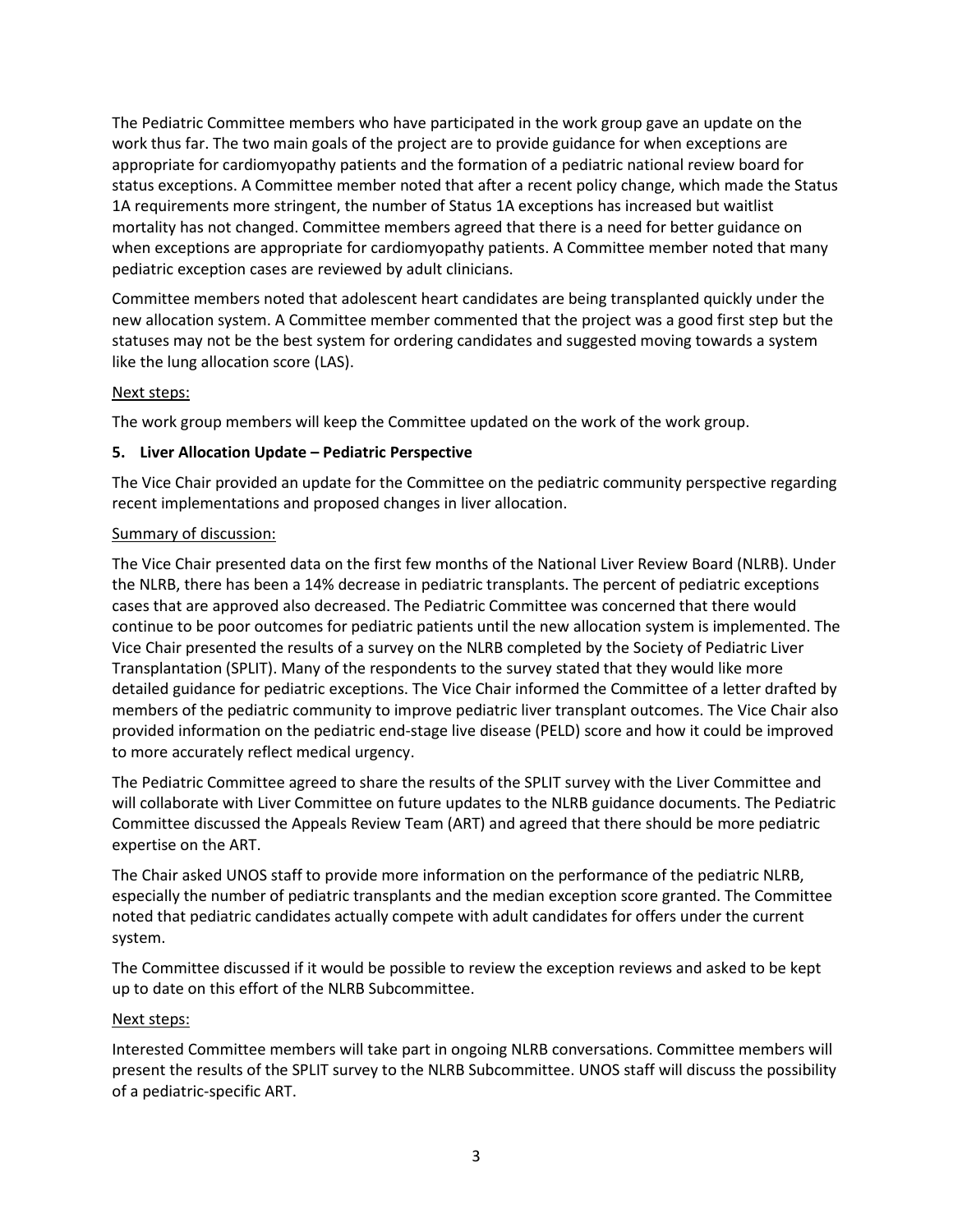## **6. Kidney-Pancreas Allocation Update – Pediatric Perspective**

Committee members provided the Committee with an update on the pediatric community perspective on proposed changes in kidney-pancreas allocation.

## Summary of discussion:

A Committee member provided an overview on the proposed changes to kidney-pancreas allocation. The Committee member noted that the projected increase in pediatric transplants was due to broader sharing and not the increased pediatric priority. The Committee member also commented that there is the potential for increased delayed graft function due to the broader sharing. The Committee member also noted that kidney-pancreas candidates are prioritized ahead of pediatric candidates, which could disadvantage pediatric candidates in areas with an active kidney-pancreas program. The Committee member commented that pediatric candidates do not have sufficient access to pediatric donors. The Committee member noted that the kidney donor profile index (KDPI) score was not calculated using pediatric donors to pediatric recipients so KDPI may not be a good representation of the quality of pediatric donors. As a result, many of these donors have high KDPI, which pediatric candidates do not have access to. The Committee agreed that pediatric candidates should have better access to pediatric donors. They were also concerned that kidney-pancreas priority could disadvantage pediatric candidates.

The Committee discussed ways to get better access to pediatric donors for pediatric recipients. A Committee member noted that many pediatric donor families would prefer pediatric donors are offered to a pediatric candidate. The Vice Chair asked if it would be preferable to re-calculated KDPI or advocate for allocation changes to give pediatric candidates more access to donors with KDPI > 35. A Committee member also suggested moving pediatric donors with KDPI > 35 to Sequence B, where pediatric candidates already have priority. The SRTR representatives agreed that re-calculating KPDI could be a good option.

# Next steps:

The Committee will continue to advocate for more access for pediatric candidates and will collaborate with the Kidney Committee on future changes.

# **7. Collaborative Improvement Project Update**

The UNOS Organizational Excellence Department is working on a Collaborative Improvement (CI) project looking at organ offer acceptance rates for pediatric programs.

#### Summary of discussion:

UNOS staff provided an update on the project. The Pediatric Committee offered to provide input on scoping the project and how to measure good organ offer acceptance.

# Next steps:

UNOS staff will continue to update the Committee on the status of the project.

#### **8. Bylaws Education Feedback**

The application period for the pediatric component applications closes on December 3, 2019. The community has expressed a desire for additional education regarding the bylaws and the UNOS Member Quality Department is working on developing a podcast to provide more information.

#### Summary of discussion: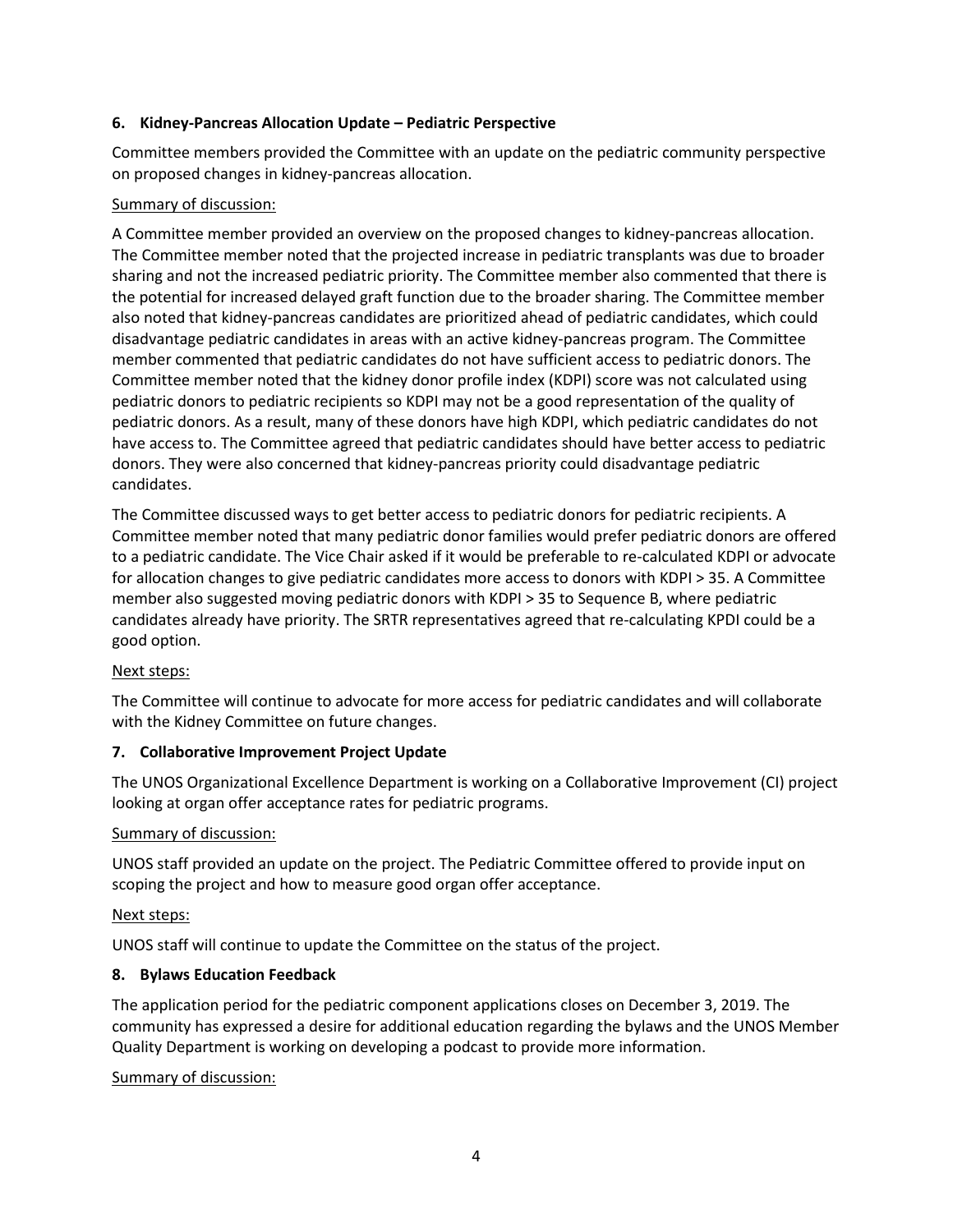A Committee member suggested more education on the bylaws for the general public. Other Committee members suggested including detailed information on the applications in the podcast. A Committee member also suggested providing additional communications to OPOs who may be asked for procurement records.

## Next steps:

UNOS staff will update the Committee when the podcast is posted.

## **9. Ethical Principles of Pediatric Organ Allocation**

The Vice Chair of the OPTN Ethics Committee presented the principles of pediatric organ allocation that were included in a white paper in 2014.

#### Summary of discussion:

The Ethics Committee Vice Chair presented the ethical principles included in the white paper in 2014. The Ethics Vice Chair noted that there are arguments that would prioritize adults ahead of pediatric candidates, as there are always contradictory arguments to be made. The Committee discussed different ethical aspects of pediatric organ allocation, including social value and instrumental value of potential transplant recipients.

The Chair stated that the ethical principles of pediatric organ allocation are not well known. The Committee agreed that the principles should be better publicized, especially so that other committees utilize the document in their discussions. The Committee agreed to work with the Ethics Committee on educating the community and publishing a peer reviewed paper with the principles. The Committee also noted that there should be a consistent approach to considering pediatric allocation in the policy development process.

The Committee discussed completing a gap analysis on the application of the ethical principles in current organ allocation.

The Committee also discussed ways to ensure that organ-specific committees are properly considering pediatric prioritization in allocation changes moving forward.

# Next steps:

The Committee will collaborate with the Ethics Committee on a project regarding the use of the ethical principles of pediatric allocation.

#### **10. New Project Discussion**

The Committee has previously discussed potential next projects but has not decided what to work on next.

#### Summary of discussion:

The Committee reviewed a list of potential next projects that they previously compiled. They discussed each of the projects on the list. They removed projects that were no longer relevant and added new projects that they may want to pursue. After the initial review, the Committee decided to further discussed the following projects.

- 1. Assess for Disadvantaged Patients in the Allocation System
- 2. Increase Use of Domino Transplant
- 3. Re-doing PELD
- 4. Improving Access for Pediatric Candidates in Kidney Allocation
- 5. Organ and Offer Acceptance Practices